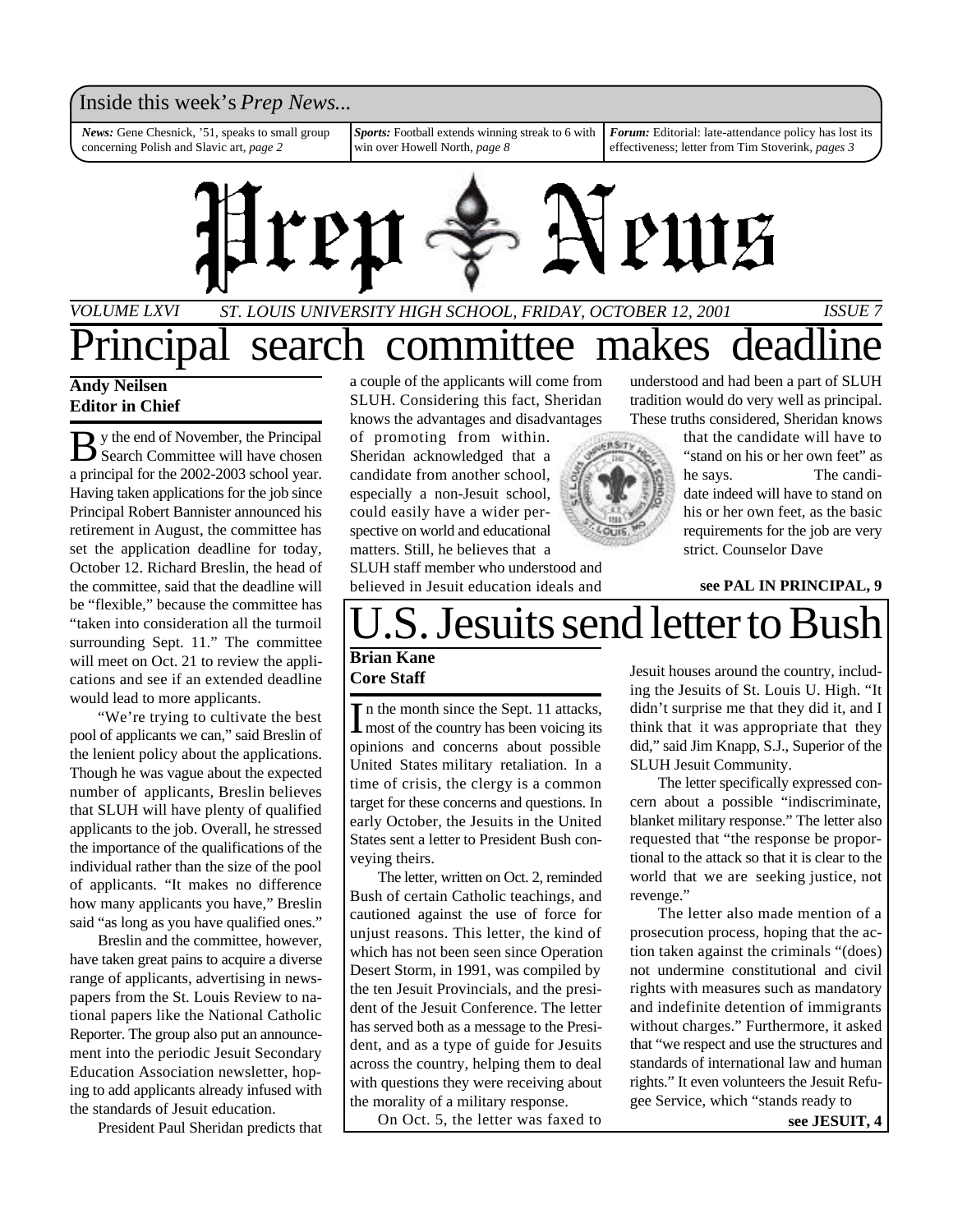# 2 **Sports News** October 12, 2001 Boy Band UHF prepares for audition

#### **JR Strzelec Reporter**

On Nov. 4th, St. Louis U. High may<br>become the first Jesuit prep school n Nov. 4th, St. Louis U. High may to spawn a music sensation. UHF, a new boy band featuring two students and two alumni, will be auditioning for a group of representatives from twenty of the top record labels in the country. The band has already performed at a number of St. Louis area locations, and the first ever U.S. music search expo in Chicago may be their doorway to the entertainment industry.

The formation of the band began about two years ago, when a mutual acquaintance introduced then-sophomore Daryl "Doc" Crotzer to then-freshman Calvin Cajigal. The two began practicing

dances based on music videos of such bands as N'Sync and the Backstreet Boys. They would then perform the dances at mixers, just for fun.

The two other founding members of UHF are Kurt Kleinburg, '01, and Tom

Freesmeier, '01. The two friends began doing boy band choreography for their dance class at SLUH last fall, under the guidance of dance teacher Jan Strzelec. Cajigal and Crotzer were taking another



Calvin Cajigal, Tom Freesmeier, Doc Crotzer, Matt Chandler, Kurt Kleinburg

one of the dance classes, and the four finally met just before last year's spring dance concert. Freesmeier and Kleinburg had choreographed a Backstreet Boys dance, and Crotzer and Cajigal had choreographed an N'Sync dance for their respective classes.

Early last summer, Cajigal heard about a Z107.7 FM talent search for the station's Summer Jam music festival in July. He told Crotzer, and Crotzer got Kleinburg

> and Freesmeier to come join in as a boy band act. Before they got to audition for the Summer Jam concert, they had to go to a private audition at John Robert Powers Modeling Agency. Before that, they needed a name for the act. "U. High Five" was suggested, but when it was pointed out that the group had only four members, the name was shortened to UHF. The audition was a success, and while they were there they met a Francis Howell North student named Rob Chandler, who would later become a member of the group.

UHF then went to Northwest Plaza, where they performed against other acts in the semifinals of the competition, winning the support of both the audience and the judges. After some time spent preparing, they went to Riverport

**see WEIRD AL, 4**

# hesnick, '51 speaks of Polish and Slavic art

#### **Geoff Brusca Reporter**

D r. Gene Chesnick had a debt to pay<br>back to this school. "Well, you know, r. Gene Chesnick had a debt to pay you skip one physics course and you have a demon to exorcise," he commented on his coming back.

Chesnick, an alumnus of the class of '51, back before SLUH was "such a fancy school," came back Thursday to speak to kids two generations removed about a subject two generations removed, but still relevant.

"I've come back because in the last seven or eight years I've become interested in Slavic and Polish art and literature during the Nazi and Communist occupations," said Chesnick

Chesnick came to teach students about what the art of people who have had it harder than most means in our world. In his talk, he tried to point out how the struggles of the Slavs and Poles under oppression acquired a spiritual depth that makes their works some of the best of the 20th century.

"The Polish are the hardiest, toughest people," he pointed out, "and they were driven so far down inside themselves it created (for them) a world beyond the physical. Their own world."

Polish and Slavic art evolved into a very brutal, dark world of horror and contradictions. According to Chesnick, their lives became so squalid that they had to turn to art lest they become horrible themselves.

Polish and Slavic art is an outlet for all the things taken from them: religion, speech, an easy life, their freedom. It "takes the world, as we see it, bound in petty oppressions, and removes convention," said Chesnick. Such art was the one of the few things that gave hope to people with almost nothing.

But Chesnick also came to warn people away from forgetting that atrocities like these ever happened. "After this you never see the world the same again; it gives us, the privileged, a sense of what life is really like."

Because so many have forgotten, "materialism [has taken] away from art," he commented bitterly. Even Polish art, he said, "has ceded to a new regime of American business interests and Polish Communists." He advises vigilance, being aware of the suffering of others who don't have life as easy as we do.

"Hey," Dr. Chesnick remarked as a closing, "This is just an opening. Even I've only ever been a student."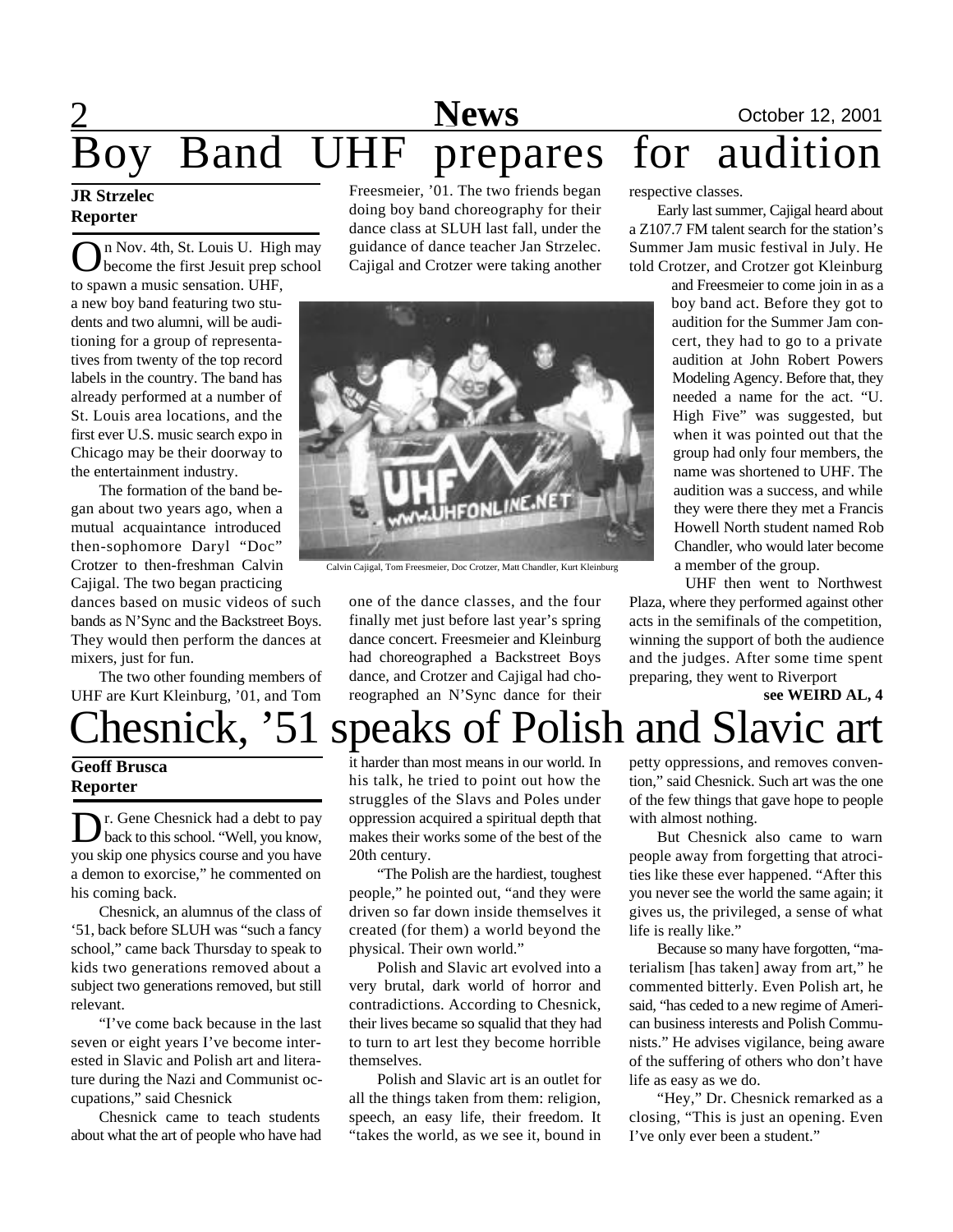# October <u>12, 2001</u> **Opinion** 3

# $\frac{\text{October 12, 2001}}{\text{EDITORIAL}}$ Students do not deserve lenient late-attendance policy

There is a problem with the school's late-attendance policy. Dean of Students H. Eric Clark explained that, based on weather and traffic reports from teachers, students, and the radio, he determines if students should be excused from homeroom attendance at 7:50. Students should appreciate such a lenient policy.

Yet many students regularly abuse Clark's kindness. As recently as last Tuesday, there were seniors skipping first period, having heard of the late attendance in homeroom; others anticipated the late attendance and decided to arrive late. There was a small group of students who bought breakfast at Hardees on Oakland instead of arriving at school on time. The abuse has gone too far; a small number of students have proven that they are not mature enough for such a lenient policy. But Clark's office does not have the ability to simply track down those individuals. Even if each student were asked to account for himself, Clark noted, people would most likely lie about why they were late.

Clark should therefore revoke his late-attendance policy. It caters to boys who are clearly unable to fulfill their responsibilities as students, namely showing up on time for homeroom and first period. Responsibility will require some students planning for adverse weather, if needed, or road construction. It should be principle and a simple regard for punctuality which drive the student to show up on time. But that has failed and the majority must suffer.

The late-attendance days have become much more frequent than they have been in the last three years. As a result, about

**COMMENTARY** Neilsen objects to STUCO's eating contest timing

#### **Andy Neilsen Editor in Chief**

There can be no doubt that the student body is proud to have<br>Spirit Week back. After a one-year absence, students again here can be no doubt that the student body is proud to have have this week to celebrate the fun and excitement of being alive in high school and dive through as many condiments as they like, purely as a monument to their youth. Students remember looking at old yearbooks while waiting for their admissions interviews, seeing the fun and joy in SLUH's high school life, eager to participate in these events when they become SLUH students.

Having affirmed the importance of letting loose in a challenging high school environment, we should also think about the timing of an event like the eating contest on Monday. Though part of adolescent life is honest, carefree fun that is embodied in Spirit Week, part of the SLUH experience is growing as an intellectual and conscientious individual. Particularly on Monday, students needed to be shown that there was more at stake than establishing a Krispy Kreme eating champion. This country entered a war. This country entered a war against opponents who are not understood, whom many citizens here know only through rumors or as militant individuals of Islam. Dr. Rama came to SLUH to clarify the situation as a believing and authoritative Muslim. Despite the attendance, Rama was ignored by many students.

The students who attended the eating contest are not at fault. The announcement of Dr. Rama's address and the announcement of Spirit Week's first event are easily lost in Monday morning's haze. Rather, the blame lies with the leaders in STUCO. Though

## Stoverink expresses thanks for support during past year LETTERS TO THE EDITOR **seeATTENDANCE, 5 see NEILSEN, 5**

To the Editor:

Last week I was engrossed in the production of *Stalag-17* in the theater. I was very busy juggling school work, rehearsals, and my social life. In the midst of all of the pandemonium in my life last week my mother had mentioned to me some things. I wasn't happy a whole lot. I didn't smile as often, I wasn't happy with some friends, I wasn't really happy with my life. My mom pointed this out to me and said that I should be happy for how far I've come, for how much I've achieved.

If I wouldn't have been in the play here, I would have been at the Nerinx Hall fall dance. This is the same dance I was heading to last year at this time when I had my accident. I didn't realize yet how far I'd come. Then on Sunday night before the performance, I glanced up at the clock. I was stunned, speechless, and almost crying. It was 7:36 p.m. on October 7, 2001. One year from the minute of my accident.

So, in true actor's form, I had to say something. We were praying, which I though was very appropriate because I feel that the school's, my friends', and family's prayers saved my life one year ago that day. I said that I was very happy to be involved in this production. I thanked God for giving me the talent to perform and to recover and be healthy. I was very emotional when I was talking and I don't know if that made much sense to anyone in the room. Just then I realized how far I had come, I realized what my mom was talking about and I needed to be happy for that fact in general. I didn't need to be upset.

After we finished praying I walked away. Fellow cast members and Mr. Shulte came and hugged me and told me that they were glad I was back and reallly did care about me. Thank you guys, God bless you all. To all my friends, I don't know if I've showed it a lot recently, but I love you and you mean a lot to me; God bless you all.

Tim Stoverink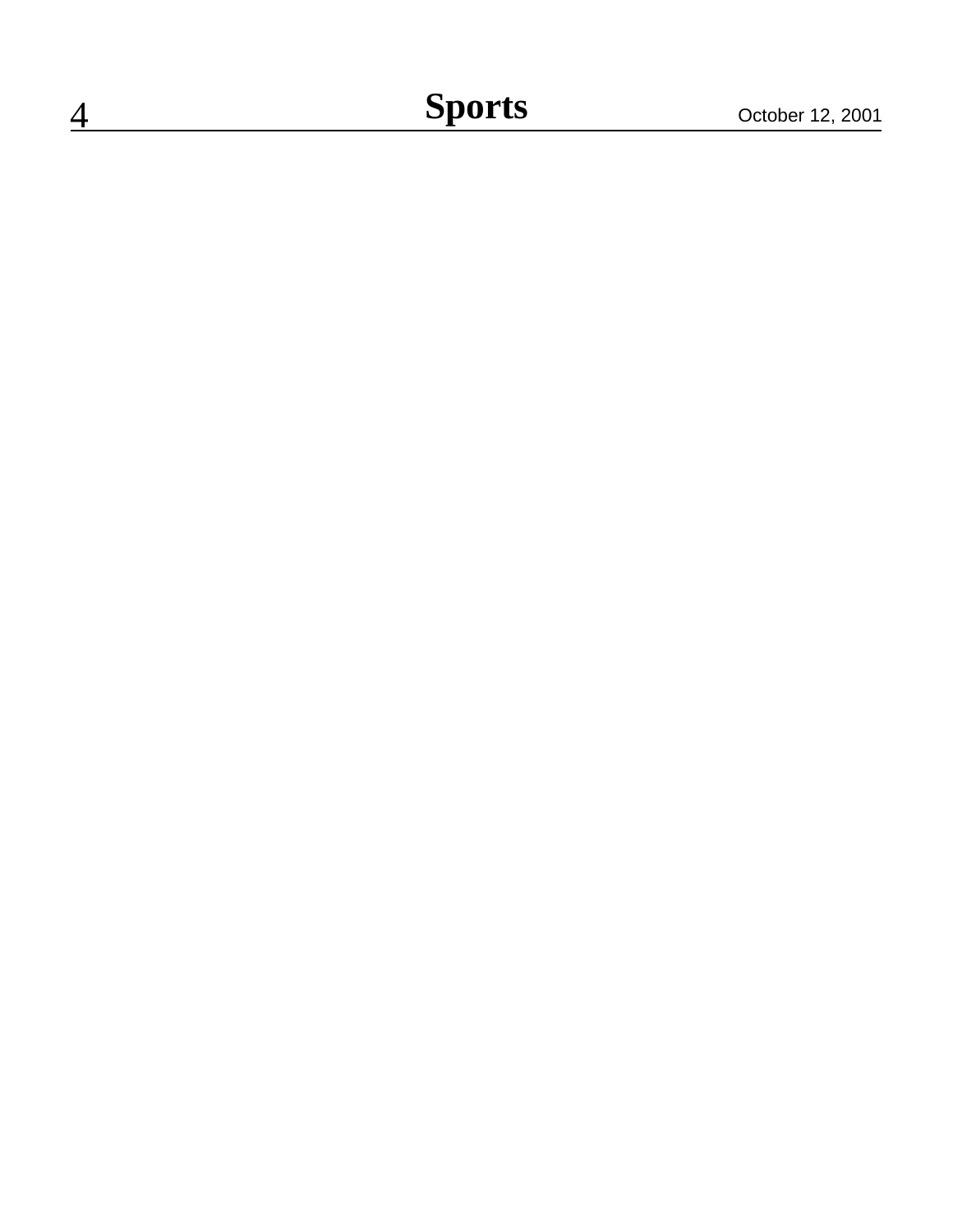## October 12, 2001 **News** 5 Islamic speaker enlightens the **News**

#### **Kevin Moore Sports Editor**

**O**n Monday at activity period Dr.<br>
Waheed-Uz Zaman Rana, a medical<br>
professor at St. Louis University, and a n Monday at activity period Dr. Waheed-Uz Zaman Rana, a medical prominent member of the St. Louis Islamic Center, spoke to students and faculty in the theatre. Rana, a spiritual leader of the Islamic community in St. Louis, opened with a brief prayer which was spoken partially in Arabic and then explained in English.

After the prayer, Rana opened the forum to questions. He answered many questions concerning specific Islamic beliefs found in the Koran. Rana also described how some people like Osama bin Laden use their own interpretations of the Koran to justify actions such as the World Trade Center attacks. "There are people who are known scholars...who could more authentically interpret the Koran than bin Laden," Rana said, in SPEAKER

Spirit Week has been long awaited and much anticipated, world events eclipsed these frivolous—if also fun and life-giving—activities. Monday was a day for STUCO to step back, for the leaders to realize that they should leave the activity period more open so that students could become more informed about the increasingly violent situation in Afghanistan, and withdraw a distraction that prevented such information.

Pastoral Director Rob Garavaglia said that, while he was happy with the attendance to Dr. Rama's presentation, he had hoped that nothing else during the activity period would interfere with that assembly. He called the timing of the events a "miscommunication."

Admittedly, the situation did sneak up on STUCO. With the attack commencing on Sunday, STUCO had little warning about the importance of the Rama assembly, but STUCO's Mike Lewis said that they didn't even know about the speaker, who was well-publicized. Lewis believes answer to a question about how bin Laden justifies his cause.

Rana brought pamphlets for people

who attended, but since there were many people who came there were not enough for everybody.

Pastoral Director Robert Garavaglia said he thought the event went very well.

"People asked very interesting and important



Dr. Rana adresses the crowd at Monday's assembly.

questions, and Dr. Rana was very well received," said Garavaglia.

"Given the fact that the U.S. started bombing Afghanistan on Sunday and we see reports on television of Muslims pro-

that canceling the first event of Spirit Week "would've ruined (STUCO's) credibility." STUCO also had already prepared for the contest, buying the donuts as well as publicizing the event. Lewis cited an already crammed Spirit Week as another reason to continue the week as planned, also saying that attendance wouldn't have been much greater at Rama's presentation if the contest were cancelled.

Even if this is true, STUCO's continuation of the event is symbolic. It is symbolic of a country that is not become as concerned with striking back as it does when it is attacked. As a sign of concern and good faith, STUCO should have saved the contest for the next day.

As Garavaglia said, the presentation on Islam could have been a nice beginning to Spirit Week. Even if it isn't as flashy as doughnut scarfing, SLUH needs to consider the benefits of keeping a global situation in mind over a spirited eating contest.

testing the U.S.'s bombing and see Osama bin Laden saying there are thousands of people ready to die for his cause, it was important to get some information from

> a n o t h e r perspective than the media out $let s = to$ have a faceto-face disc u s s i o n with a Muslim.  $"$  I

think so often in the midst of war, what

gets lost is human contact, and that's why

I think it was so interesting," concluded Garavaglia.

### ATTENDANCE (from 3)

is a stumbling block, as far as activity period events are concerned, for students and teachers. In short, the policy has mutated ridiculously from a legitimate emergency procedure into a crutch for students who will not accept the fact that they were late and should pay a small price for it.

Everyone in the school has been late before; punctuality is a requirement which will catch everyone at one point or another. And the main purpose of homeroom is to record attendance, so clearly, puctuality is important enough to get the first ten minutes of the day. Everyone should respect that and learn to take the tardy mark on occasion for the good of the rest of the students and teachers. A tardy mark will not adversely affect any students, unless the student is late consistently, in which case he needs a new plan for getting to school. Clark should revoke the policy, thus reducing the possibility of students skipping homeroom or first period and returning to students and teachers their regular activity period five days per week.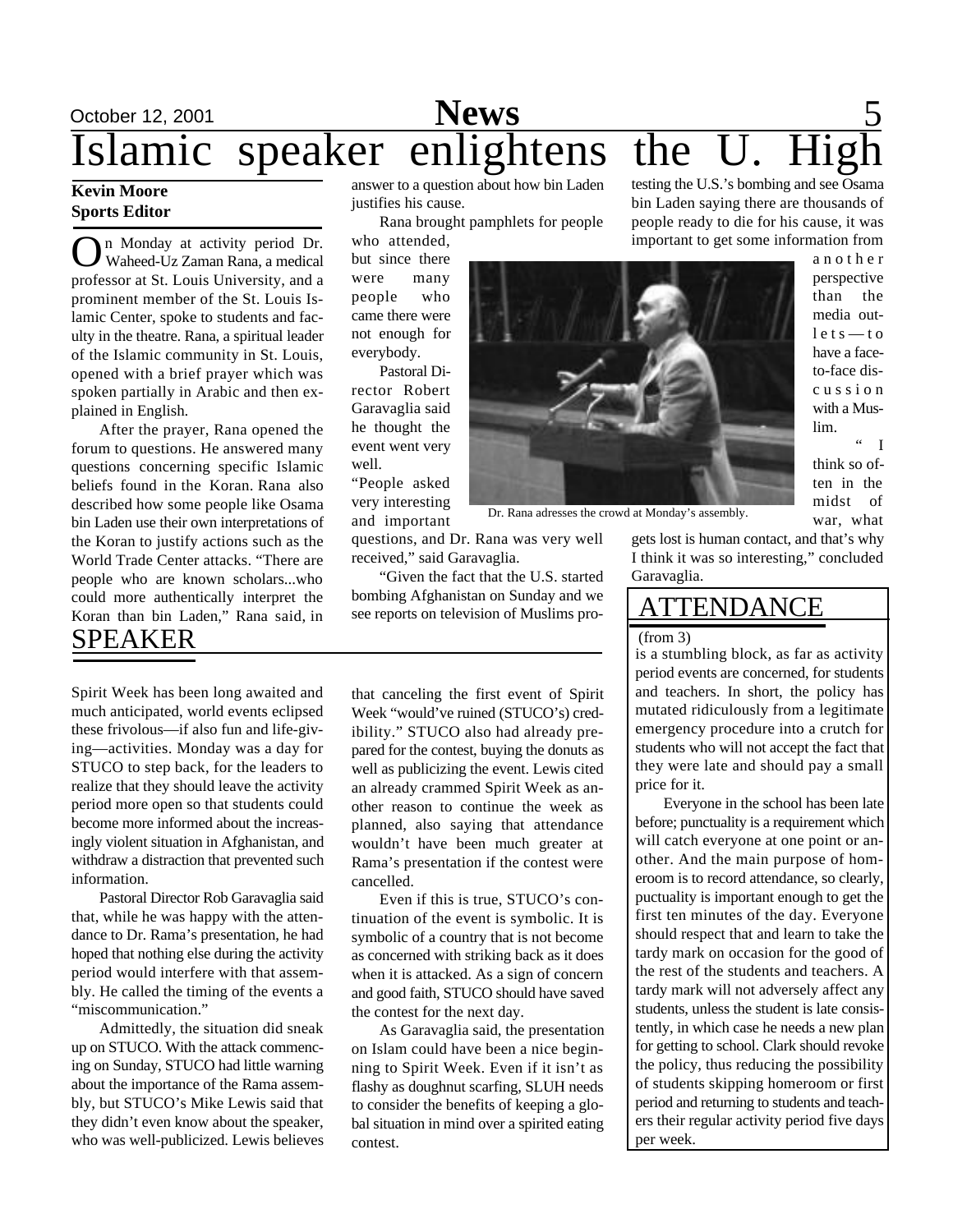# 6 **Sports** October 12, 2001 Footbills rock Howell North for sixth in a row *Jr. Bills retain undefeated streak with Pettit on hand*

### **John Stewart Reporter**

The varsity football team traveled to<br>Francis Howell North this past Fri-The varsity football team traveled to day night with heavy hearts due to the recent diagnosis of cancer to captain Mike Pettit's father Steve. Determined to play well for Pettit, the team came out of the box strong, scoring 21 points in the first quarter on their way to an emotional 42-7 victory over the Knights.

Both defenses were successful in stopping the opposing offenses on their first possessions. The Jr. Bills, not used to being stopped on their first drive, decided to make up for it by scoring on their next three possessions. Chris Carter capped off an impressive drive by scampering 9 yards for a touchdown to give SLUH a 70 lead six minutes into the contest.

Carter is making a solid argument with fantastic play this season to be named the running back for the First-Team All Conference team. He is putting up ridiculous numbers running the ball, as he has 408 yards on just 40 carries. He is one of five running backs in the area that average better than 10 yards a carry with at least 40 carries. His explosive speed and quickness have given the team an extra dimension on the offensive side of the ball.

On their next possession, the Footbills wasted no time in adding to their lead as Chris Finney blistered through the line and scampered for a 66-yard touchdown run to give the Jr. Bills a 14-0 advantage. A little over a minute later, Finney revisited the end zone as he picked up a fumble forced by junior Joe Gilfoil and darted

into the end zone from 15 yards out. Brad Johnson's PAT was successful and gave SLUH a 21-0 lead at the end of the first quarter.

"Gilfoil made a great stick to knock the ball loose," said Finney. "I was fortunate to be in good enough position to pick up the ball and get into the end zone."

Howell North managed to score a touchdown less than two minutes into the second quarter. The 15-yard touchdown reception by Dustin English slimmed the lead to 14.

"We've really played well on the defensive side of the ball this year," said junior Joe Neely. "One of our goals is to pitch a shutout, but we keep coming up one stop short. We believe that we will accomplish this goal by the end of the **see HOWLIN', 8**

# XC primed to run over competition at Conference

### **Brian Gilmore Reporter**

Tomorrow, the 10th annual<br>Championship meet will be omorrow, the 10th annual MCC held at Chaminade College Prep. The Flanabills have won the meet seven times, most recently in 1999 en route to a state championship. With a year's hiatus from the top of the MCC throne, the Jr. Bills are poised to take back what has usually been theirs. As head coach Jim Linhares said, "We're looking to win on all three levels."

In the varsity race, everyone is quietly confident. It will be the first time this season that the strongest seven will be running, and as Linhares says, "expectations are higher than they've been all year." With Tipper O'Brien and John Parr finally back at full strength after battling

injuries and sickness, these are realistic expectations.

O'Brien and Parr will join Pat Leinauer and junior Peter Schaefer in a fearsome foursome looking to finish in

first team all-MCC position (top 7 overall). If this is the case, and if Drew Noblot, Kevin Crean, or Kyle Gonnerman can step up and close the distance between



**Racers at the Metro Invitational on October 5**

four and five for SLUH, it will definitely be a happy day in Camp Linhares.

"Both DeSmet and Chaminade are the strongest they have ever been, but we are fit, focused, and ready to fight to the end. We are looking forward to Saturday, much like a pride of lions awaits a pack of antelope," Parr mused.

The junior varsity has already proven their status as top dogs in the St. Louis

> area. However, with DeSmet having a history of surprising powerful SLUH teams in the past, nobody is taking them lightly. Paced by sophomore studs Brennan Connor and Andrew Linhares, the JV looks to have a large pack at the front of the race. Andy Skosky, Geoff Stewart, Matt Killiany, Sean McDonald, and Pat Kim should be in this group. Even beyond them, the team's depth is astounding, with no visible holes, other than the absence of junior Win Tandler, who won the Metro Invitational JV race last Thursday.

On the freshman level, the team

is fired up and ready to hand DeSmet a loss. Since the CBC-DeSmet tri-meet about a month ago, the team has been unable to defeat DeSmet again, and everyone is sick of losing to the rival Spartans. Henry Samson is back in the **see THE BIG TIME, 9**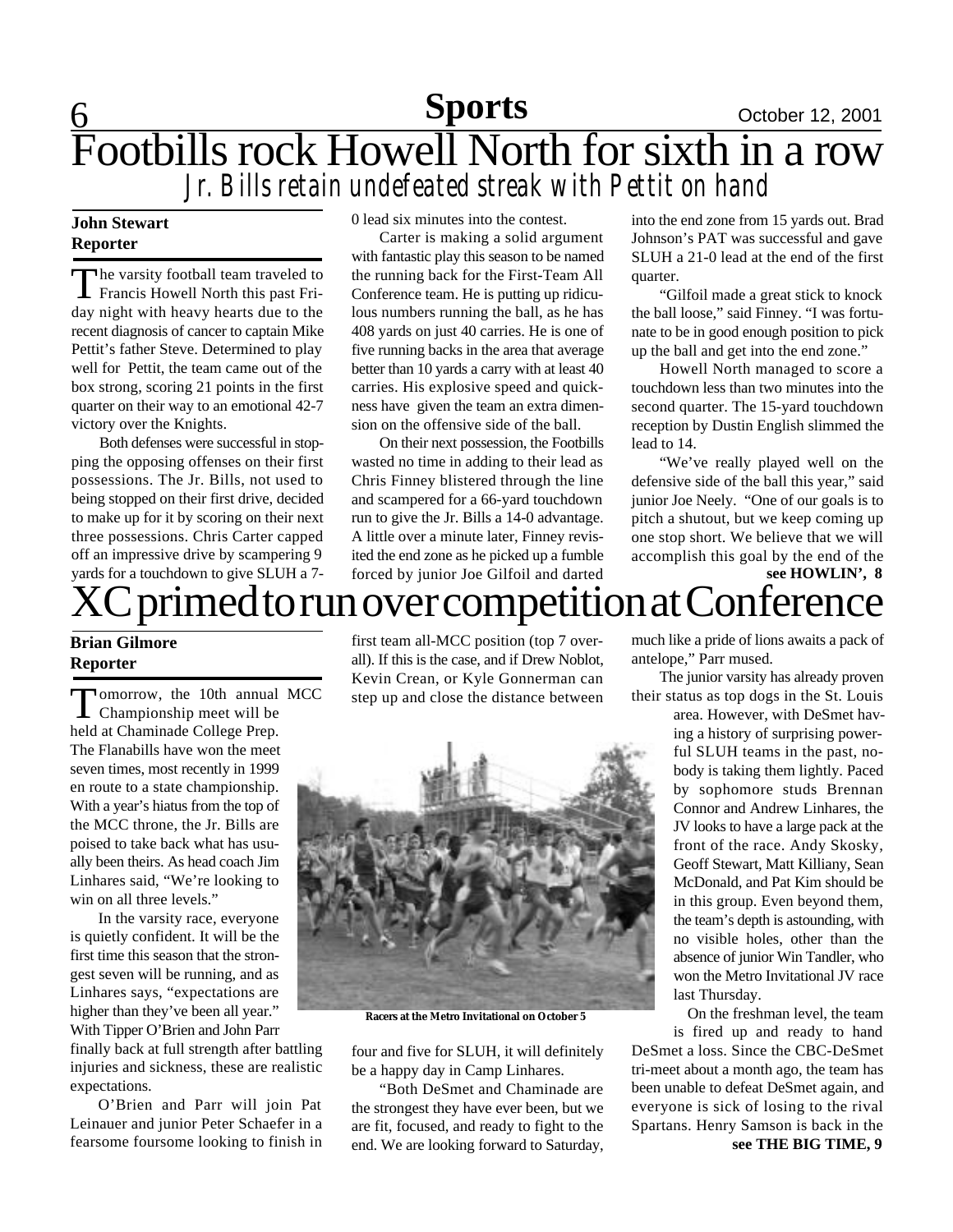### October 12, 2001 **Sports** 7 **Kevin Moore** Jr. Bills lose to undefeated Oakville in **Sports**

### **Sports Editor**

A fter strong play in the opening rounds<br>of the Hudson Memorial Tournafter strong play in the opening rounds ment held at the Soccer Park, the Kickbills took on a tough Oakville team on Friday night in the semifinals. Oakville came into the game undefeated, but the Jr. Bills, ranked sixth in the area in the *St. Louis Post-Dispatch*'s large school poll, gave them all they could handle.

"It was evenly matched," said sweeper Ian Mulligan. "There were lots of scoring chances, but the game was mostly fought in the midfield." Steve Howenstein got the start in goal, and both teams struggled to find the back of the net all night.

With 3 minutes to go in the game, junior Pat Hogan had a great scoring chance when he had a solid header off of a corner kick. Unfortunately the Oakville

goalie was there to make the save, and regulation ended with no score. The game progressed to penalty kicks, and the Oakville goalie came up with two clutch saves to Howenstein's one, giving Oakville the 1-0 overtime win. Oakville went on to lose to CBC 2-1 in the finals.

On Monday the Jr. Bills took on an outmatched Hazelwood West team in the stadium. With the Jr. Bills playing in front of goalie Pat Meier in the first half and Mike Kutz in the second half, West had no good shots on goal. Said Mulligan, "We controlled the game the whole time and pinned it in their end."

Sophomore Joe Germanese was the star of the game with two goals. His first goal came about halfway through the first half when Mulligan hit a long cross to him off a free kick. The ball bounced to Germanese, who settled it with his chest before kicking it over the goalie's head for the goal. "It just kind of dipped right over

## *Spirit Week: Wet Billies*



After a one year hiatus, Spirit Week is back in a grand fashion. Students performed crazy stunts such as sliding around in twenty pounds of chili and attempting to eat 13 Krispy Kreme donuts in the least amount of time. Yesterday, students

launched water balloons on the upper field at seniors and STUCO members. Spirit Week closes today with Crazy Clothes day. Above, Ryan Brennan berates a stoic Dan Hopman in the Wet Billies contest.

the goalie's head," said Germanese.

Shortly after the beginning of the second half, Germanese struck again. After Tim Baldes headed a corner towards the net, a Hazelwood West defender initially stopped it. But Germanese cleaned up the garbage when he tapped it in to give the Jr. Bills a 2-0 lead. Eddie Davis later added a goal, and the Soccerbills won the game 3-  $\theta$ .

Next up for the Jr. Bills was a rough St. Mary's team on Tuesday. The team had to deal with many obnoxious St. Mary's fans who cussed at the refs and even harassed SLUH players.

Play between the two teams was no better, as the St. Mary's team tried to rough up the Jr. Bills. "They were pretty dirty. After a while they just started to go after the man instead of the ball," said Mulligan.

As tempers flared many players received yellow cards, including SLUH's Dan Hartwig. "One of their players pushed Matt McCarthy after the two of them battled for the ball, so I had to stand up for my teammate," said Hartwig.

The majority of play was in the Dragons' end, but the Jr. Bills just couldn't capitalize. With about ten minutes left in the game, Hartwig received the ball off of a cross. After juking the last defender, he dribbled up the right side and blasted a shot that hit the left post. The game ended in a 0-0 tie.

Although St. Mary's had very few shots on goal, Howenstein made some good saves on some headers.

Through 19 games, the Jr. Bills have a record of 11-4-4. Even more impressive is that the Jr. Billiken goalies have only given up 7 goals, making their goals against average a minuscule 0.368.

Led by sweeper Ian Mulligan, the defense has been outstanding so far. "Ian is the best guy on the field that you'd want playing in front of you," said Howenstein. "Our defense is solid. Those guys haven't played a bad game yet this year."

The Jr. Bills looked to put the clamps on Marquette last night in the stadium, but the game was cancelled due to rain.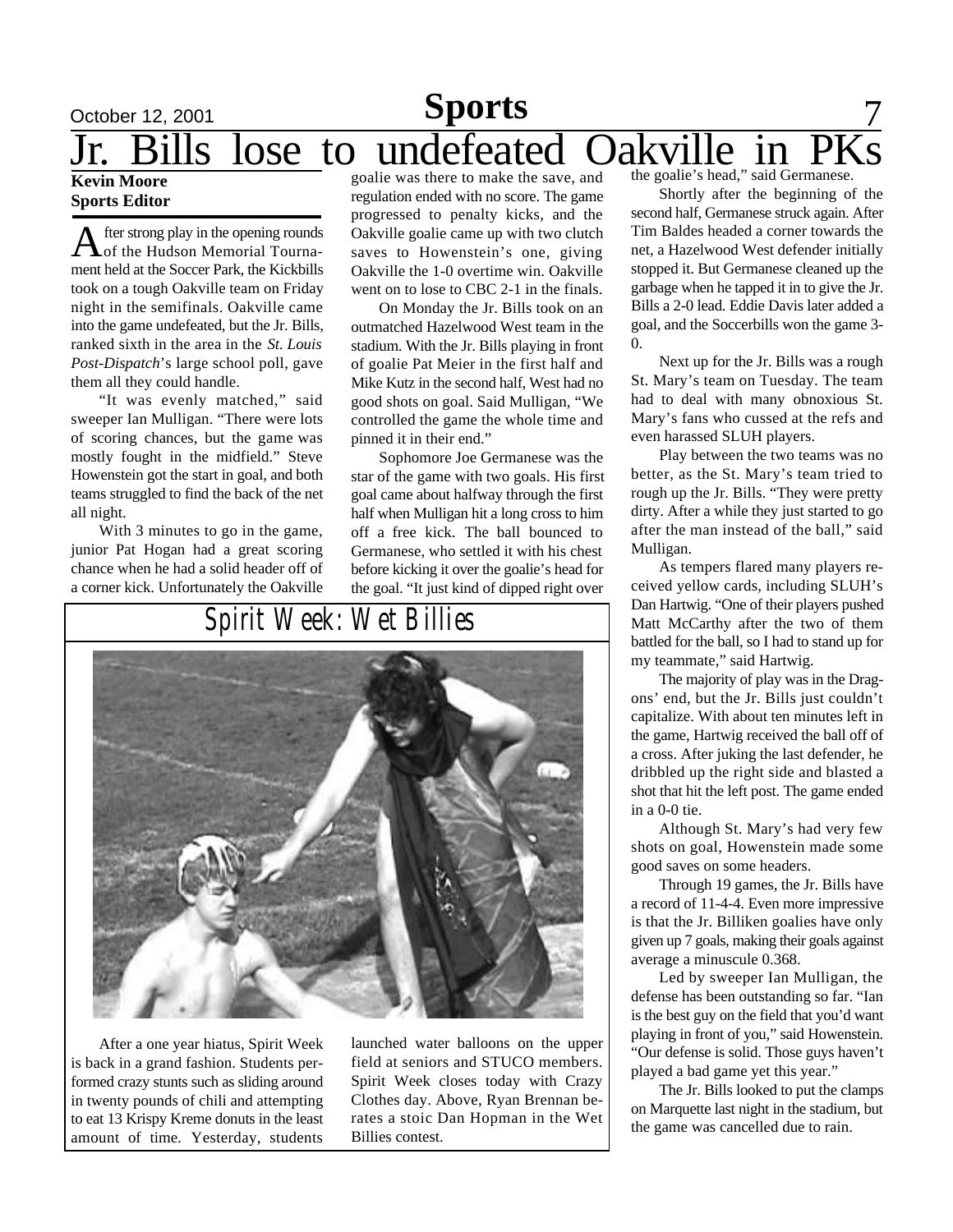# 8 **Sports** October 12, 2001 polills lose to MICDS, crush Chaminades

#### **Mike Petersen Reporter**

The PoloBills took on the John<br>Burroughs Bombers last week at he PoloBills took on the John FoPo, heading into the game with an 8-1 record. was prepared to shut down their key players, such as John Hubert, who traveled with many SLUH players to the Junior Olympics, and Sam "Mouse" Altman.

The BusieBills captured an early lead, going up 6-2 after the first quarter, with goals from senior captain Greg Szewczyk and juniors Phil Abram and Tommy Heafner.

However, the Bombers would roar back to frighteningly close, 11-9, midway through the fourth quarter. "We thought we had the game put away, so we on defense and let a lot of shots get taken", said head coach Charlie Busenhart. Junior goalie Cliff Reynolds added 6 saves for the night. The final score was 15-9, as a late burst of offense capped the biggest

### HOWLIN'

#### (from 6)

season."

The end of the first half belonged to Dossie Jennings and his offensive line. With touchdown runs of 43 and 9 yards, Jennings passed DeSmet's Patrick Larmon for the conference lead in touchdowns, with nine. He is at the top of every statistical category for quarterbacks in the MCC.

Neely stymied the Howell North offense as he registered his first career interception on the final play of the half. The turnover kept the score 35-7 going into the half.

"It felt great to finally get my hands of the ball," said Neely. "I've been happy with my performance, but I just was unable to come up with a big play until tonight."

The Jr. Bill offense remained dominant as they made their way back to the field. They traveled 72 yards in 2:45 as they breezed down the field with little resistance. The drive was capped off by Finney's third touchdown of the night on offensive effort of the year.

Senior captains Kevin Price and Dan Klein combined for 3 goals, while seniors Donny DesPain, John Pimmel, and Szewczyk scored 3, 2, and 5 goals, respectively.



On Thursday of last week, after a wait of five years, archrival MICDS would be playing SLUH on the sacred ground of FoPoCoCo. In what was destined to be a defensive struggle, MICDS scored first, giving the Rich Rams a 1-0 lead at half-

a 23-yard reception from Jennings. Jennings faked the counter and rolled right and connected with Finney 8 yards downfield; he did the rest to get the touchdown.

"That play has been working very well for us this year," said Finney. "The play action allowed me to get open downfield, and I just went behind the great block from (Tim) Boyce into the end zone."

The touchdown was the last time either team was able to put together any kind of points. Most people would think the defense would let down knowing the victory was well in hand, but not on this unit; these guys are different.

Motivated to play well for Mr. Pettit, the defense continued to work hard and dominate the Knight offense. Mike Pettit had obvious reasons to play well, and he delivered an inspiring moment midway through the third quarter. He ran in front of the Howell North receiver and picked off the quarterback's pass for his first

time, an abnormally low score for water polo. The huge fan section continued to cheer on the PoloBills throughout the game, yelling "Elevator, Elevator, we got the shaft!" after SLUH goals were taken back on two instances.

MICDS led 3-0 going into the fourth quarter, when DesPain decided to light up a rocket that put SLUH within 2 goals with a few minutes remaining. The goalpost would prove to be MICDS' MVP however, as many shots seemed to barely miss the back of the net. MICDS would go on to win 5-1 and give SLUH their second loss of the season. Senior Goalie Mike Petersen stopped 12 shots as SLUH's record fell to 8-2.

JV Coach Baudendistel said to the team after the game, "Your defense was truly awesome, seriously. What can I say? Just take better shots."

Tuesday night, SLUH played a rare away game against the Red Devils of Chaminade. SLUH's offense recaptured **see SKULL-CAP, 9**

interception of the season. Immediately following the interception, he jumped off the ground and threw his hands up in the air in what seemed to be a dedication to his father. It was only fitting to have such a great moment cap another convincing victory.

Josh Saleem joined in on the fun late in the third quarter as he came up with the first interception of his career. He deflected the ball in the air and reached back and came up with the pick, which was the fourth forced turnover of the game.

For the third consecutive week, the Footbills scored over 40 points as they dominated the opposition in every facet of the game. The 42-7 win gives the Jr. Bills a conference best 6-0 record and the #2 ranking in the Post Dispatch Prep Poll. The area's second best team will travel to DeSmet tonight to play the Spartans at 7:30. Keep coming out and supporting this team; the last four games of the season will determine if the team will participate in the Missouri State playoffs.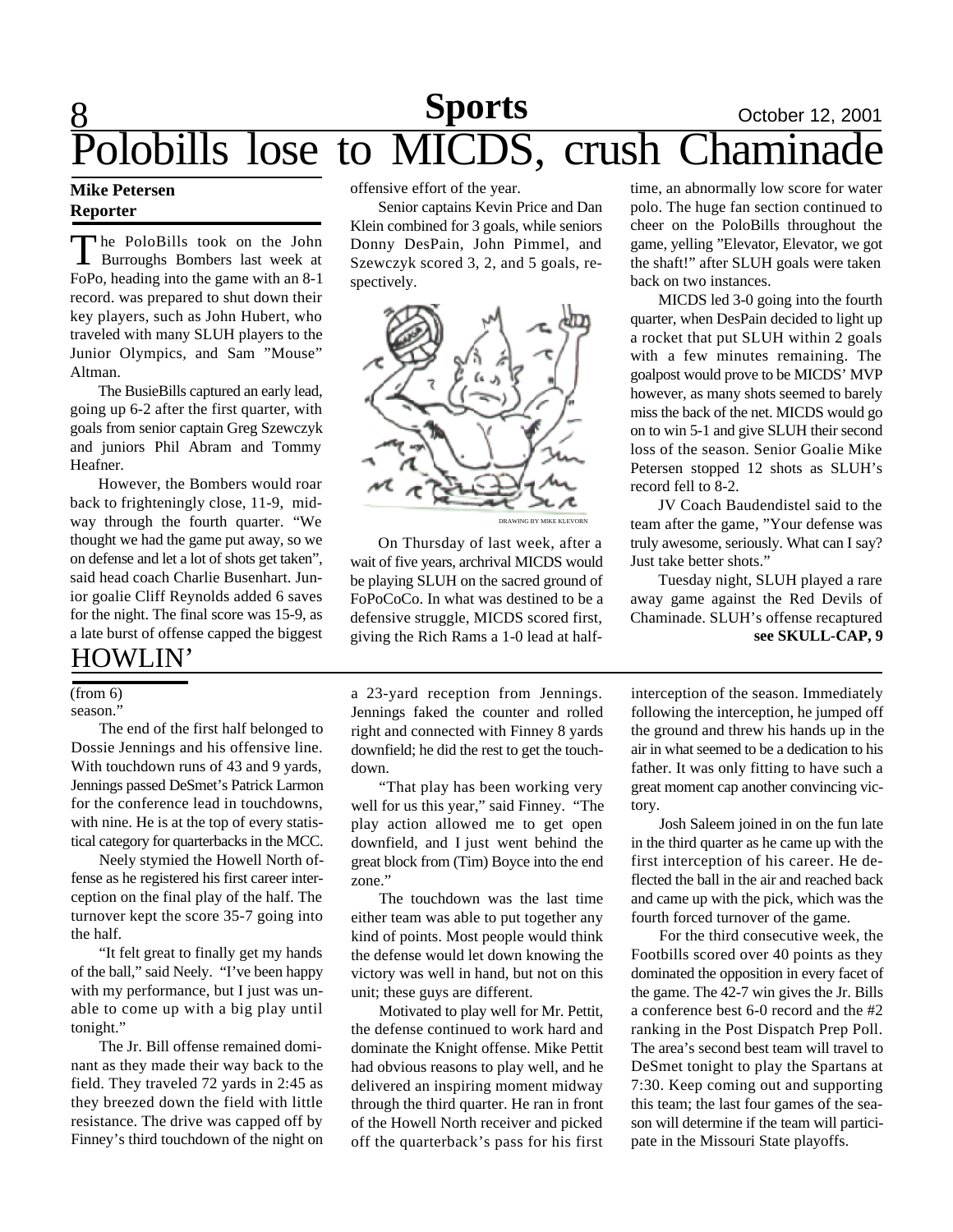### SKULL-CAP

#### (from 8)

its scoring spirit as SLUH breezed by Chaminade 11-2, with goals coming from across the board. Abram, Szewczyk, and senior Brendan Sanders combined for 7 of SLUH's goals, with DesPain, Klein, and juniors Billy Dahlman and Mike Leuchmann adding 1 a piece. After an outburst by Chaminade coach Dan Casey, fans were overheard shouting "Good thing he's yelling at the ref's this may be the turning point in the game."

*P*  $\tilde{\bigwedge}_{\mu_{\text{Ans}}}$  *rep* St. Louis' **only** *ews* weekly high school newspaper *www.sluh.org* **"Anagram Credits"** *—"If nothing else, value the truth"—*

*prepnews@sluh.org*

Volume LXVI, Issue 7

**Editors in Chief**: Andrew "Inward Verse" Ivers, Andy "Danny Senile" Neilsen

**Sports Editor**: Kevin "Invoke Rome" Moore

**Photography Editor**: Alex "Bronx Ale" Born

**Core Staff**: Matt "Hoffman Matt" Hoffman, Pat "Make Pet" Meek, Brian "Be a Rankin" Kane, Tim "Ice with Ski Mop" Piechowski, Dan "Brutal End" Butler

**Web Staff**: Chip "Red Pub Niche" Deubner

**Reporters**: Geoff "Cuba Serf Foo" Brusca, Brian "A Minor Gerbil" Gilmore, J.R."No Anagram Found" Strzelec, Joshua "Hop a Jar, Jesus" Jasper, Mike "Seek Me in Pert" Petersen, John "Rash Jet Town" Stewart **Computer Consultant**: Mr. Bob "Bark Bop Move" Overkamp, Mr. Tim "Either is

Mutton" Rittenhouse **Moderator:** Mr. Steve "Sieve System" Missey

**Masthead Design**: Rachel "I'll Charm Anger" Marling

The *Prep News* is a student publication of St. Louis University High school. Copyright ©2001 St. Louis University High School *Prep News.* No material may be reprinted without the permission of the moderators and editors.

### October 12, 2001 **News** 9 PAL IN PRINCIPAL **News**

#### (from 1)

Mouldon, a member of the eight person committee, explained the requirements for the job. An applicant must have 45 graduate hours, a masters' degree, and almost enough credits in education to warrant another degree. The candidate must also have a good deal of teaching experience.

The committee members as well as Sheridan were vague as to how many people would apply, but all seemed to agree that they hoped to have around three very qualified, very serious candidates after some are weeded out.

Essentially, the search committee, after interviews, merely makes an informed recommendation to Sheridan, who has the responsibility of the final decision.

Mouldon said that he hoped to find a candidate who would "be able to take SLUH to the next level." He went on to explain that, to him, this meant an educational leader, a person who wanted to keep SLUH growing educationally. Sheridan added to this desire, saying that he also wanted a person who could "relate to students and faculty, a person of integrity, an engaging ... supportive person."

Until Oct. 21st, the principal search will rest. At that point, the committee will either extend the deadline for applications or begin to make decisions about the existing applicants. This process should end

around mid-November, but looking for a new principal is always hard, especially after having a man like Bannister. "(He) will be hard to replace, he's a special person," said Sheridan.

### THE BIG TIME

#### (from 6)

fold after an injury, and looks to join his brother Charlie at the top of the race. Joe Carlson, John Kelly, and Pat Mannhard hope to be in good position as the 3-4-5 men, all ahead of DeSmet's 3-4-5. If they can do that, the team will have a good chance at winning the championship.

Assistant coach Tim Chik expects that "All three races will be decided by a very close margin. Every place matters. We have some very strong potential, and our strong focus should help us realize this potential."

Linhares concurred, saying, "It will be the hardest fought conference meet ever."

Race times for Saturday are later than usual, due to SAT testing in the morning. The C-team races at 12:30, JV at 1:15, and Varsity at 2:00. Linhares says that "This could be one of the biggest days in SLUH cross country history".

Support and goodwill is always appreciated. For more, including results from last Thursday's Metro Invitational at Parkway Central, check out www.sluh.org/xc/ xc.htm.

*This week in Prep News History*

#### **Friday October 10, 1986 Volume 51 Number 7**

"Unbeknownst to most of us, Mr. Mouldon leads a second life as a drummer for two bands. One, Progress plays top 40 covers at wedding receptions, company parties, and proms, and other functions. But the real excitement is focused on his other band, called Danny Liston, which has recently recorded an album titled Every Beat of My Heart. The album should be avaliable in record stores in a week or two."

**Friday, October 14, 1949 Volume XIII Number 2**

"Baseball Stars of Past and Present to Appear On Father's Club Program"

"Presiding as master of ceremonies will be the rapid-fire sportscaster with inimitable style, Harry Caray. Guest speakers include Rogers Hornsby, seven-time National League batting champion who managed the Cardinals to their first World Series championship, and "Yogi" Berra, the stocky catcher of the New York Yankees, who will give his impressions of the Bombers' Series conquest last week."